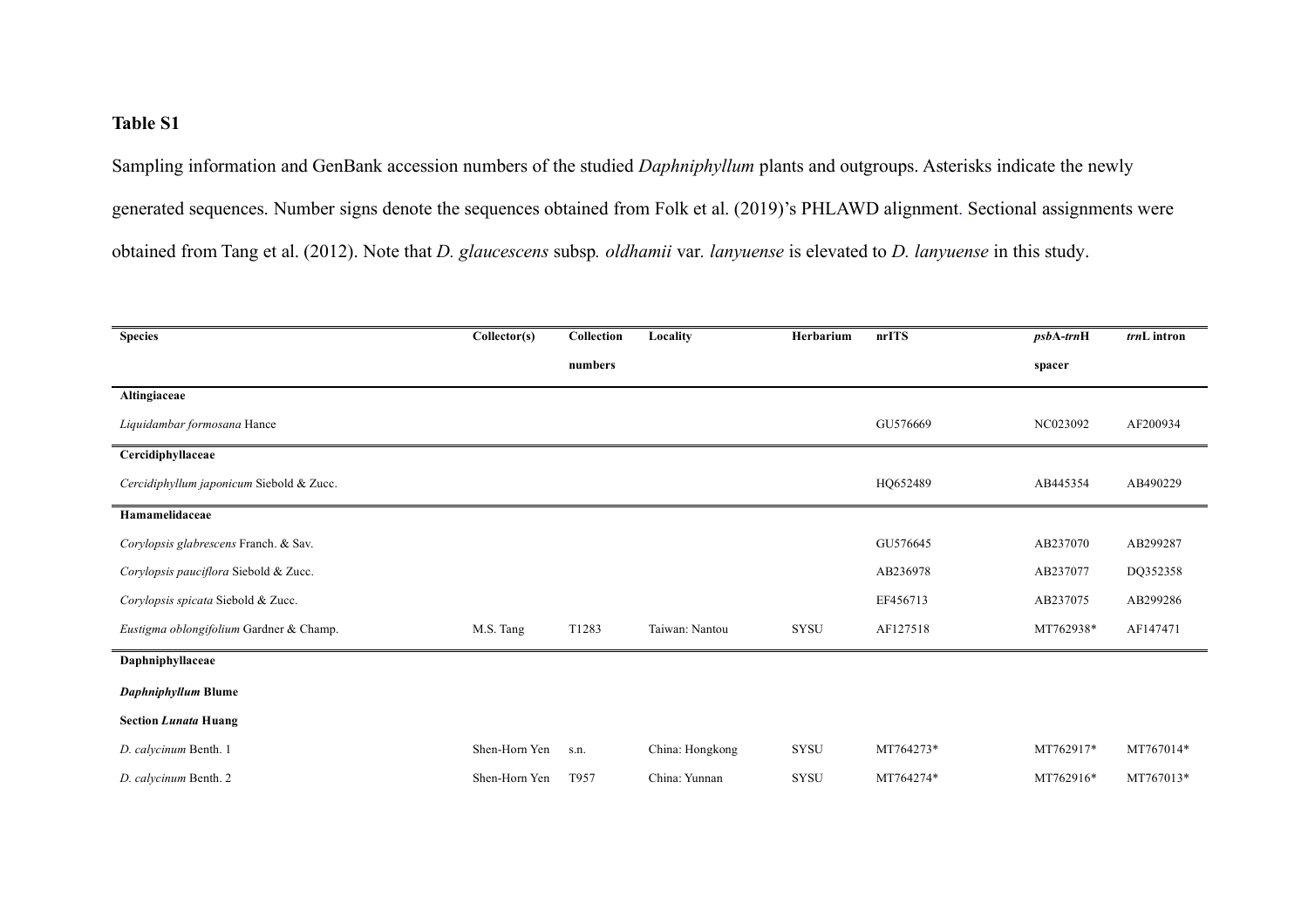| D. calycinum Benth. 3                                            |                 |       |                       |              | AF379856              | KP095967  |           |
|------------------------------------------------------------------|-----------------|-------|-----------------------|--------------|-----------------------|-----------|-----------|
| D. calycinum Benth. 4                                            | Licheng Shih    | T1224 | China: Hongkong       | SYSU         | MT764293*; MT764294*; |           |           |
|                                                                  |                 |       |                       |              | MT764295*             |           |           |
| D. laurinum (Benth.) Baill. 2                                    | Ambri & Arifin  | AA129 | Indonesia: East       | L            | MT764296*; MT764297*  | MT762929* |           |
|                                                                  |                 |       | Kalimantan            |              |                       |           |           |
| D. laurinum (Benth.) Baill. 3                                    | M.S. Tang       | T999  | Singapore             | <b>SYSU</b>  | MT764298*; MT764299*  | MT762930* | MT767025* |
| D. majus Müll.Arg. 1                                             | Shen-Horn Yen   | T959  | China: Yunnan         | SYSU         | MT764300*; MT764301*; |           |           |
|                                                                  |                 |       |                       |              | MT764302*             |           |           |
| D. majus Müll.Arg. 2                                             | YM Ho           | T1189 | China: Yunnan         | SYSU         |                       | MT762911* |           |
| <b>Section Daphniphyllum Hurusawa</b>                            |                 |       |                       |              |                       |           |           |
| D. borneense Stapf 1                                             | A. Biun, et al. | T970  | Malaysia: Sabah: Mt.  | SYSU         | MT764268*             | MT762912* | MT767009* |
|                                                                  |                 |       | Kinabalu              |              |                       |           |           |
| D. borneense Stapf 2                                             | A. Biun, et al. | T974  | Malaysia: Sabah: Mt.  | <b>SYSU</b>  |                       | MT762913* | MT767010* |
|                                                                  |                 |       | Kinabalu              |              |                       |           |           |
| D. dichotomum (T.C. Huang) T.C. Huang 1                          | Yaomoan         | s.n.  | Philippines: Mindanao | <b>SYSU</b>  |                       | MT762919* |           |
|                                                                  | Huang et al.    |       |                       |              |                       |           |           |
| D. dichotomum (T.C. Huang) T.C. Huang 2                          | A. Biun, et al. | T979  | Malaysia: Sabah, Mt.  | <b>SYSU</b>  |                       |           | MT767016* |
|                                                                  |                 |       | Kinabalu              |              |                       |           |           |
| D. dichotomum (T.C. Huang) T.C. Huang 3                          | A. Biun, et al. | T967  | Malaysia: Sabah, Mt.  | <b>SYSU</b>  | MT764275*; MT764276*; | MT762918* | MT767015* |
|                                                                  |                 |       | Kinabalu              |              | MT764277*             |           |           |
| D. glaucescens subsp. oldhamii var. kengii (Hurus.) T.C. Huang 1 | Chih-Kai Yang   | T601  | Taiwan: Pintung       | ${\rm SYSU}$ | MT764290*             | MT762921* | MT767017* |
| D. glaucescens subsp. oldhamii var. kengii (Hurus.) T.C. Huang 2 | M.S. Tang       | T714  | Taiwan: Pintung       | SYSU         | MT764289*             | MT762923* | MT767019* |
| D. glaucescens subsp. oldhamii var. kengii (Hurus.) T.C. Huang 3 | M.S. Tang       | T756  | Taiwan: Nantou        | <b>SYSU</b>  | MT764288*             | MT762925* | MT767021* |
| D. glaucescens subsp. oldhamii var. kengii (Hurus.) T.C. Huang 4 | M.S. Tang       | T713  | Taiwan: Pintung       | <b>SYSU</b>  |                       | MT762922* | MT767018* |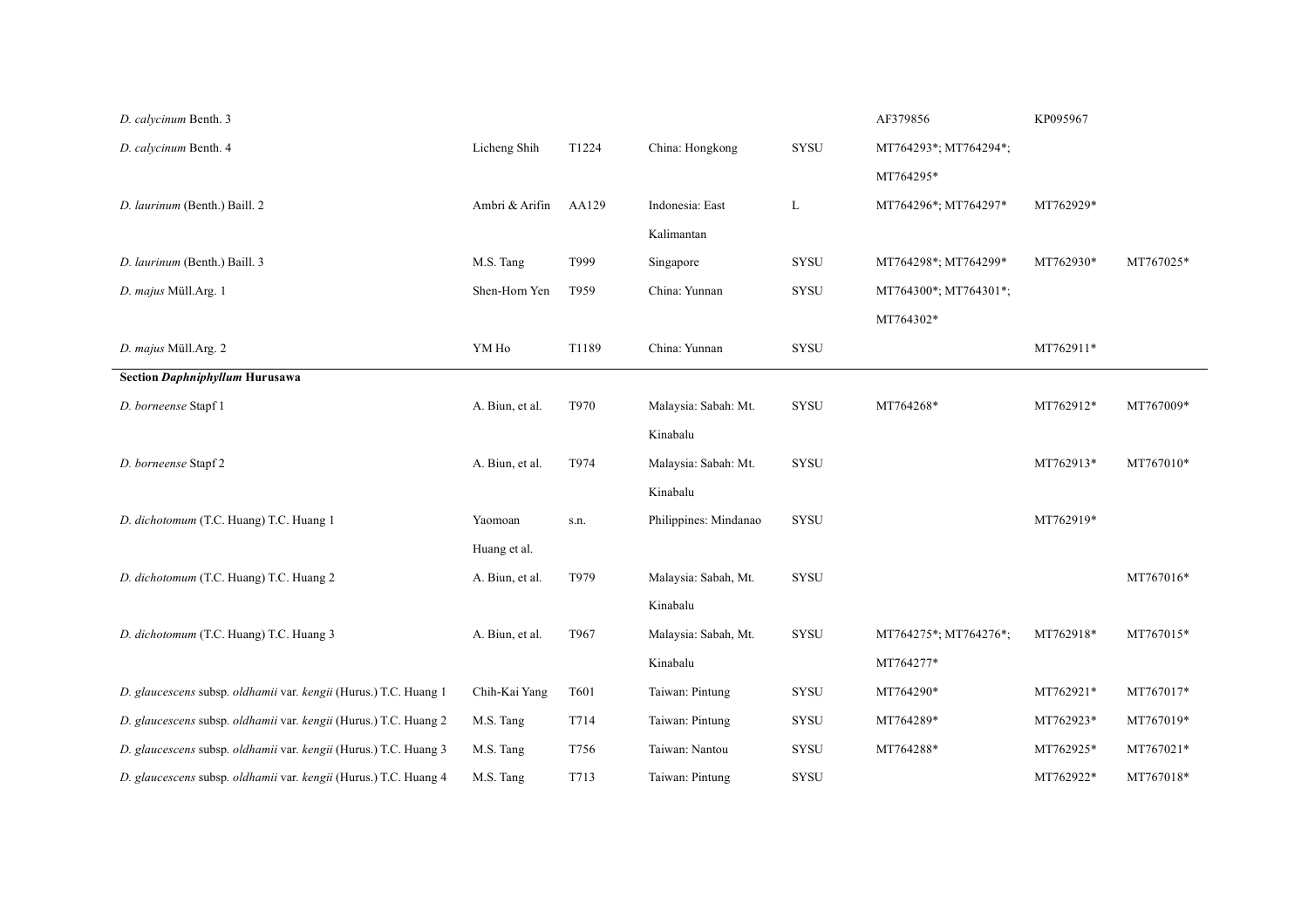| D. glaucescens subsp. oldhamii var. kengii (Hurus.) T.C. Huang 5 | M.S. Tang     | T1001     | Taiwan: Pintung     | SYSU            |                       | MT762924* | MT767020* |
|------------------------------------------------------------------|---------------|-----------|---------------------|-----------------|-----------------------|-----------|-----------|
| D. glaucescens subsp. oldhamii var. kengii (Hurus.) T.C. Huang 6 | M.S. Tang     | T845      | Taiwan: Pintung     | SYSU            | MT764287*             |           |           |
| D. glaucescens subsp. oldhamii var. lanyuense T.C. Huang 1       | M.S. Tang     | T801      | Taiwan: Lanyu       | <b>SYSU</b>     |                       | MT762926* | MT767022* |
| D. glaucescens subsp. oldhamii var. lanyuense T.C. Huang 2       | M.S. Tang     | T803      | Taiwan: Lanyu       | SYSU            | MT764291*             | MT762927* | MT767023* |
| D. glaucescens subsp. oldhamii var. lanyuense T.C. Huang 3       | M.S. Tang     | T810      | Taiwan: Lanyu       | <b>SYSU</b>     | MT764292*             | MT762928* | MT767024* |
| D. glaucescens var. blumeanum (Baill. ex Müll.Arg.) J.J. Sm. 1   | M.S. Tang     | T1095     | Cult. in Cibadas    | SYSU            | MT764282*; MT764283*; | MT762920* |           |
|                                                                  |               |           | botanical Garden    |                 | MT764284*; MT764285*; |           |           |
|                                                                  |               |           |                     |                 | MT764286*             |           |           |
| D. glaucescens var. blumeanum (Baill. ex Müll.Arg.) J.J. Sm. 2   | M.S. Tang     | T1096     | Cult. in Cibadas    | ${\hbox{SYSU}}$ | MT764278*; MT764279*; |           |           |
|                                                                  |               |           | botanical Garden    |                 | MT764280*; MT764281*  |           |           |
| D. oldhamii (Hemsl.) K. Rosenthal 1                              | M.S. Tang     | T697      | Taiwan: Taipei      | SYSU            | MT764307*; MT764308*; |           |           |
|                                                                  |               |           |                     |                 | MT764309*             |           |           |
| D. oldhamii (Hemsl.) K. Rosenthal 2                              | Shen-Horn Yen | S.n.      | China: Szechwan     | ${\rm SYSU}$    | MT764310*             | MT762936* | MT767029* |
| D. paxianum K. Rosenthal                                         |               |           |                     |                 | KF186442              |           |           |
| D. scortechinii Hook. f.                                         | P. Wilkie     | FRI 52910 | Malaysia: Pahang:   | ${\rm BM}$      | $\#$                  |           | $\#$      |
|                                                                  |               |           | Bentong             |                 |                       |           |           |
| D. teijsmannii Zoll. ex Teijsm. & Binn.                          | M.S. Tang     | T1208     | Japan: Honshu,      | SYSU            | MT764311*; MT764312*  | MT762937* |           |
|                                                                  |               |           | Kanagawa            |                 |                       |           |           |
| <b>Section Staminodia Huruaswa</b>                               |               |           |                     |                 |                       |           |           |
| D. angustifolium Hutch.                                          | Yaodong Chen  | 2009      | China: Szechwan     | PE              | MT764267*             |           |           |
| D. buchananiifolium Hallier f. 1                                 | M.S. Tang     | T920      | Philippines: Luzon  | <b>SYSU</b>     | MT764272*             | MT762915* | MT767012* |
| D. buchananiifolium Hallier f. 2                                 | M.S. Tang     | T918      | Philippines: Luzon  | SYSU            | MT764271*             | MT762914* | MT767011* |
| D. buchananiifolium Hallier f. 3                                 | M.S. Tang     | T917      | Philippines: Luzon  | <b>SYSU</b>     | MT764269*; MT764270*  |           |           |
| D. buchananiifolium Hallier f. 4 \$                              | M. Ramos      | 1503      | Philippines: Luzon: | ${\rm BM}$      | $\#$                  |           |           |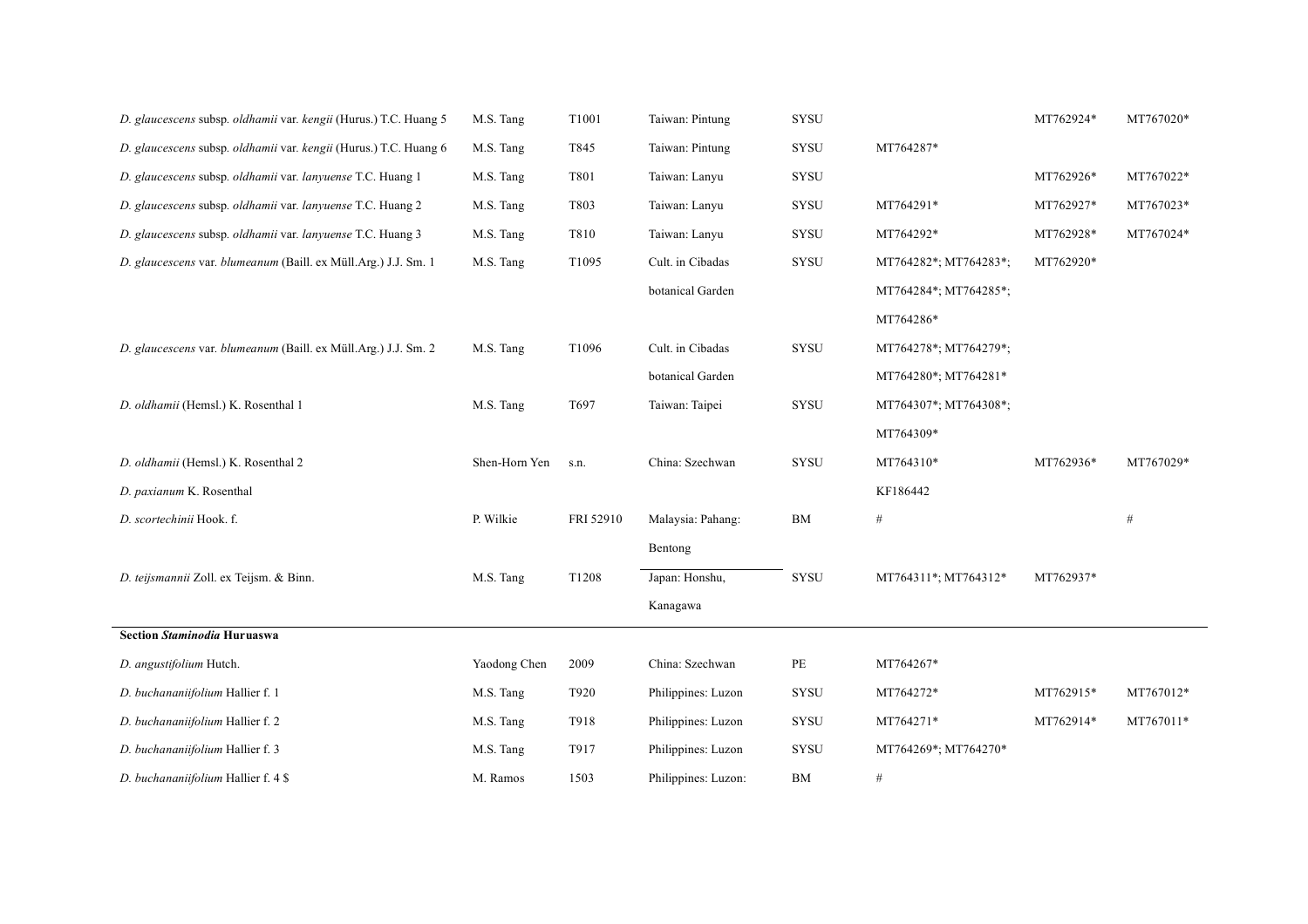|                                                         |              |                   | Camarines               |             |                      |           |           |
|---------------------------------------------------------|--------------|-------------------|-------------------------|-------------|----------------------|-----------|-----------|
| D. chartaceum K. Rosenthal ^                            | S. Noshiro   | 9840180           | Nepal                   | <b>BM</b>   | #                    |           |           |
| D. himalense (Benth.) Müll.Arg.                         |              |                   |                         |             | MH711684             |           |           |
| D. longeracemosum K. Rosenthal 1                        | M.S. Tang    | T1166             | China: Yunnan           | <b>SYSU</b> | MT764305*; MT764306* |           |           |
| D. longeracemosum K. Rosenthal 2                        | M.S. Tang    | T <sub>1165</sub> | China: Yunnan           | <b>SYSU</b> |                      | MT762931* |           |
| D. macropodum Miq. 1                                    | Chihkai Yang | T730              | Taiwan: New Taipei      | <b>SYSU</b> | MH766960*            | MT762933* | MT767026* |
| D. macropodum Miq. 2                                    | M.S. Tang    | T897              | Taiwan: Hsinchu         | <b>SYSU</b> | MT764303*            |           |           |
| D. macropodum Miq. 3                                    | M.S. Tang    | T793              | Taiwan: Koahsiung       | <b>SYSU</b> |                      | MT762934* | MT767027* |
| D. macropodum Miq. 4                                    | M.S. Tang    | T795              | Taiwan: Koahsiung       | <b>SYSU</b> |                      | MT762935* | MT767028* |
| D. macropodum Miq. 5                                    |              |                   |                         |             | HQ652477             |           |           |
| D. macropodum var. humile (Maxim. ex Franch. & Sav.) K. | M.S. Tang    | T1201             | Cult. in Tsukuba        | <b>SYSU</b> | MT764304*            | MT762932* | AB445386  |
| Rosenthal                                               |              |                   | <b>Botanical Garden</b> |             |                      |           |           |
| D. parvifolium Quisumb. & Merr.                         | M. Ramos &   | 45725             | Philippines: Luzon:     | <b>BM</b>   | #                    |           | #         |
|                                                         | G.E. Edaño   |                   | Tayabas                 |             |                      |           |           |

## Note:

^ This voucher sequenced by Folk et al. (2019) is identified and labeled as *D. himalaense*. Mo-Shih Tang investigated this voucher in the Herbarium of the Natural History Museum (BM), London, U.K., physically in 2007 and conclude that it was misidentified. Noshiro # 9840180 from Nepal should be *D. chartaceum* based on its epapillate epidermis on abaxial leaf surfaces and ascending infructescence. \$ This voucher sequenced by Folk et al. (2019) is labeled as *D. philippinense.* However, *D. philippinense* is a synonym of *D. buchananiifolium* (Huang, 1996). Mo-Shih Tang investigated this voucher's leaf epidermis in the Herbarium of the Natural History Museum (BM), London, U.K.,